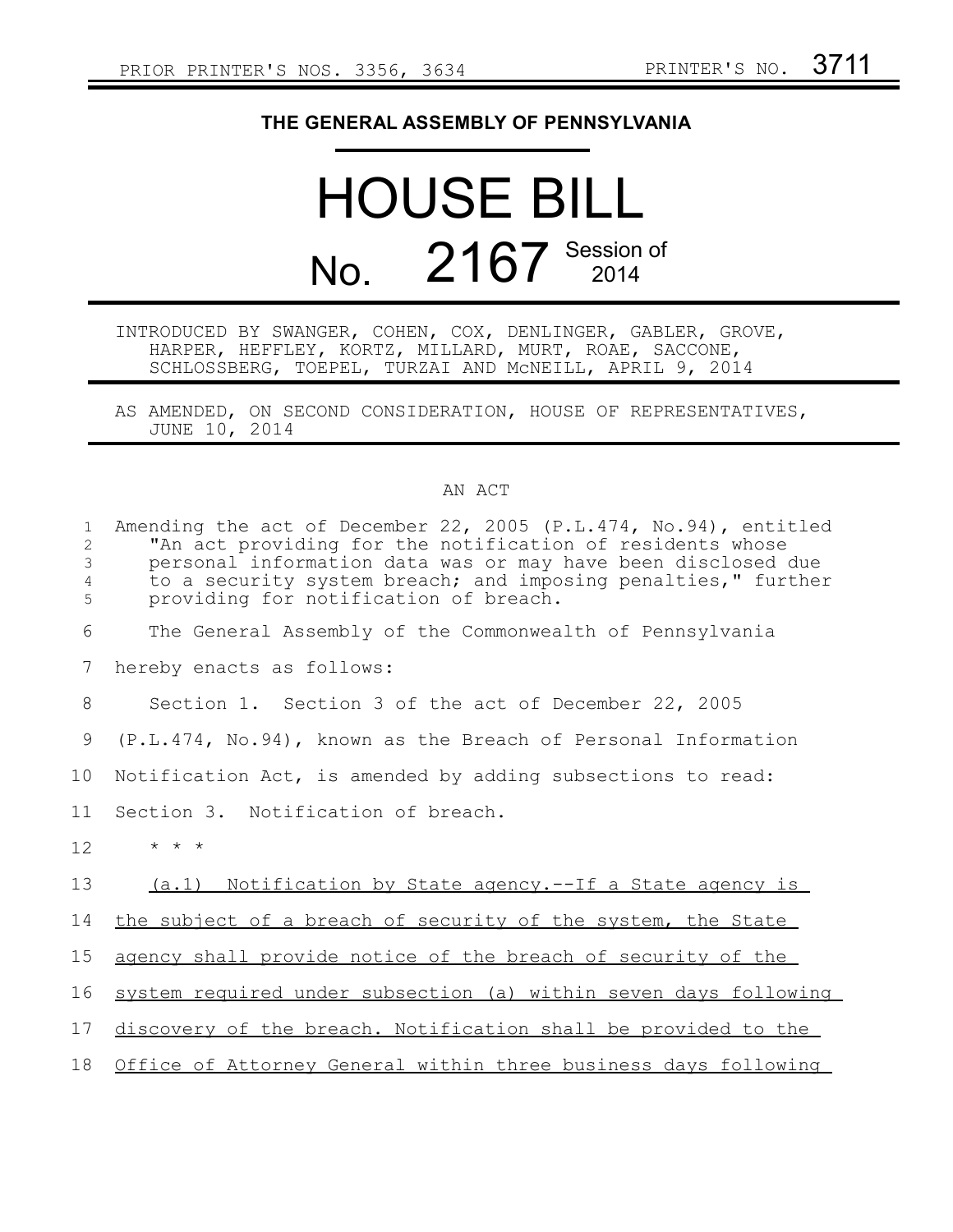| 1  | discovery of the breach. A State agency under the Governor's          |
|----|-----------------------------------------------------------------------|
| 2  | jurisdiction shall also provide notice of a breach of security        |
| 3  | of the system to the Governor's Office of Administration within       |
| 4  | three business days following the discovery of the breach.            |
| 5  | Notification shall occur regardless of the existence of               |
| 6  | procedures and policies under section 7.                              |
| 7  | (a.2) Notification by county, school district or                      |
| 8  | municipality.--If a county, school district or municipality is        |
| 9  | the subject of a breach of security of the system, the county,        |
| 10 | school district or municipality shall provide notice of the           |
| 11 | breach of security of the system required under subsection (a)        |
| 12 | within seven days following discovery of the breach.                  |
| 13 | <u>Notification shall be provided to the district attorney in the</u> |
| 14 | county in which the breach occurred within three business days        |
| 15 | following discovery of the breach. Notification shall occur           |
| 16 | <u>regardless of the existence of procedures and policies under</u>   |
| 17 | section 7.                                                            |
| 18 | (a.3) Storage policy.--                                               |
| 19 | The Governor's Office of Administration shall<br>(1)                  |
| 20 | develop a policy to govern the proper storage by State                |
| 21 | agencies UNDER THE GOVERNOR'S JURISDICTION of data which<br><--       |
| 22 | includes personally identifiable information. As permitted by         |
| 23 | Federal or State law or regulation, the policy shall address          |
| 24 | identifying, collecting, maintaining, displaying and                  |
| 25 | transferring personally identifiable information, using               |
| 26 | personally identifiable information in test environments,             |
| 27 | remediating personally identifiable information stored on             |
| 28 | legacy systems and other relevant issues. A goal of the               |
| 29 | policy shall be to reduce the risk of future breaches of              |
| 30 | security of the system.                                               |
|    |                                                                       |

20140HB2167PN3711 - 2 -